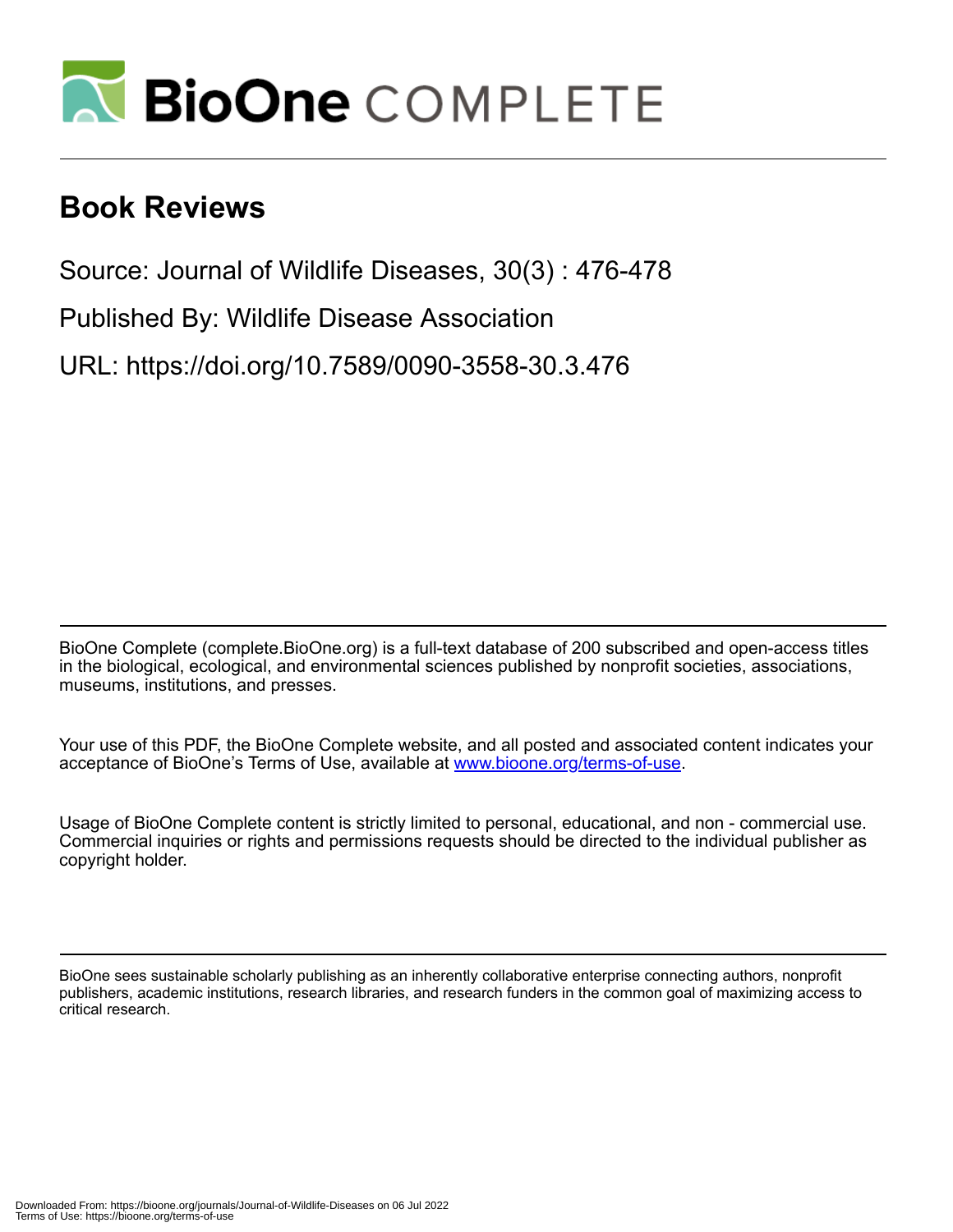## **BOOK REVIEW...**

The Capture and Care Manual-Capture, Care, Accommodation and Transportation of Wild African Animals, Andrew A. McKenzie, editor. Wildlife Decision Support Services and The South African Veterinary Foundation, Pretoria, South Africa. (Available from Wildlife Books, P.O. Box 251, St. Peter's Port, Guernsey, Channel Islands, England.) 729 pp.

The editor's preface makes it clear that this is a field manual for practical use in capturing, transporting and initial accommodation and care of South African animals. Mammals are em phasized, but chapters are devoted to the ostrich and crocodile as well.

The book is divided into two major sections. Section A provides general information on the drugs used, their pharmacology and an over view of chemical and physical restraint. Section B is devoted to individual species (elephant) or animal groups (antelope). Within Section B, the biology of the subject as it pertains to capture and restraint is discussed, followed by a list of precautions to protect the animal and operators. Next, a concise step-by-step "how to" protocol delineates drugs and dosages recommended for that species. Concluding statements are, "What not to do.**"** For each species or animal group, chapters describe physical capture, chemical capture, transportation and care and accom modations following capture.

This is a unique book, skillfully blending the world literature as it pertains to South African species and the experiences of individuals who are carrying out field operations. The emphasis is on free-ranging animals, but some consideration is also given to the same species in captivity.

South African veterinarians and wildlife biologists have been pioneers and world leaders in the development of chemical restraint delivery systems and the utilization of drugs for immobilization. **A** particularly valuable contribution is the chapter on the use of long-acting tranquilizers in captive wild animals. The stress of capture, transport and submission to captivity may be extremely hazardous to the well-being of wild animals. The use of antipsychotic drugs from human medicine has been a tremendous adjunct to managing wild animals following capture. This chapter provides an insight into the use of these drugs, describing behavioral modification, how to use the drugs and specific instructions, based on experience with numer ous antelope, elephants, zebra and rhinos.

A chapter is devoted to the principles of darting antelope, including the equipment, darting from a hide, a vehicle, and from a helicopter. This information has application in any setting throughout the world. The discussion of darting from a helicopter describes in detail, positioning, pilot communication, trajectory, and animal approach.

Construction details for facilities for drivecapture of wild animals are illustrated as are live traps for carnivores, primates and herbi vores.

A capture may be initially successful, but ultimately fail because transport to a holding facility is less than optimal. Principles of crate usage, vehicles, tranquilizers and thermoregulation are described concisely. The diagrams in the book are excellent and augment the outlined narrative.

In the chapters on care and accommodation, topics include preparation, socialization, feeding, cleaning, parasite control and wound man agement. The special problems of individual species are described.

It may be assumed that the book is so oriented to South African conditions that application in other settings would be minimal. Not so, the principles, concepts and practical applications are valid for free-ranging animals elsewhere in the world and also in the captive situation.

Some of the products mentioned are either unavailable in other parts of the world or are known under different trade names. Fortunately Appendix B lists all generic names as well as trade names and manufacturers, many of which are international firms. The drugs and dosages used to sedate, tranquilize and immobilize freeranging animals are summarized in Appendix A. References follow each chapter and include pertinent citations from the world literature. Particularly appealing to this reviewer is that the title of the paper is included in the reference. A glossary defines unfamiliar terms and bridges the gap between medicine and wildlife biology.

This book should be a must for any person contemplating handling free-ranging wild animals. Those managing captive wild animals also would profit from the vast experience of the 26 contributing authors.

Murray E. Fowler, Department of Medicine, School of Veterinary Medicine, University of California, Davis, California 95616, USA.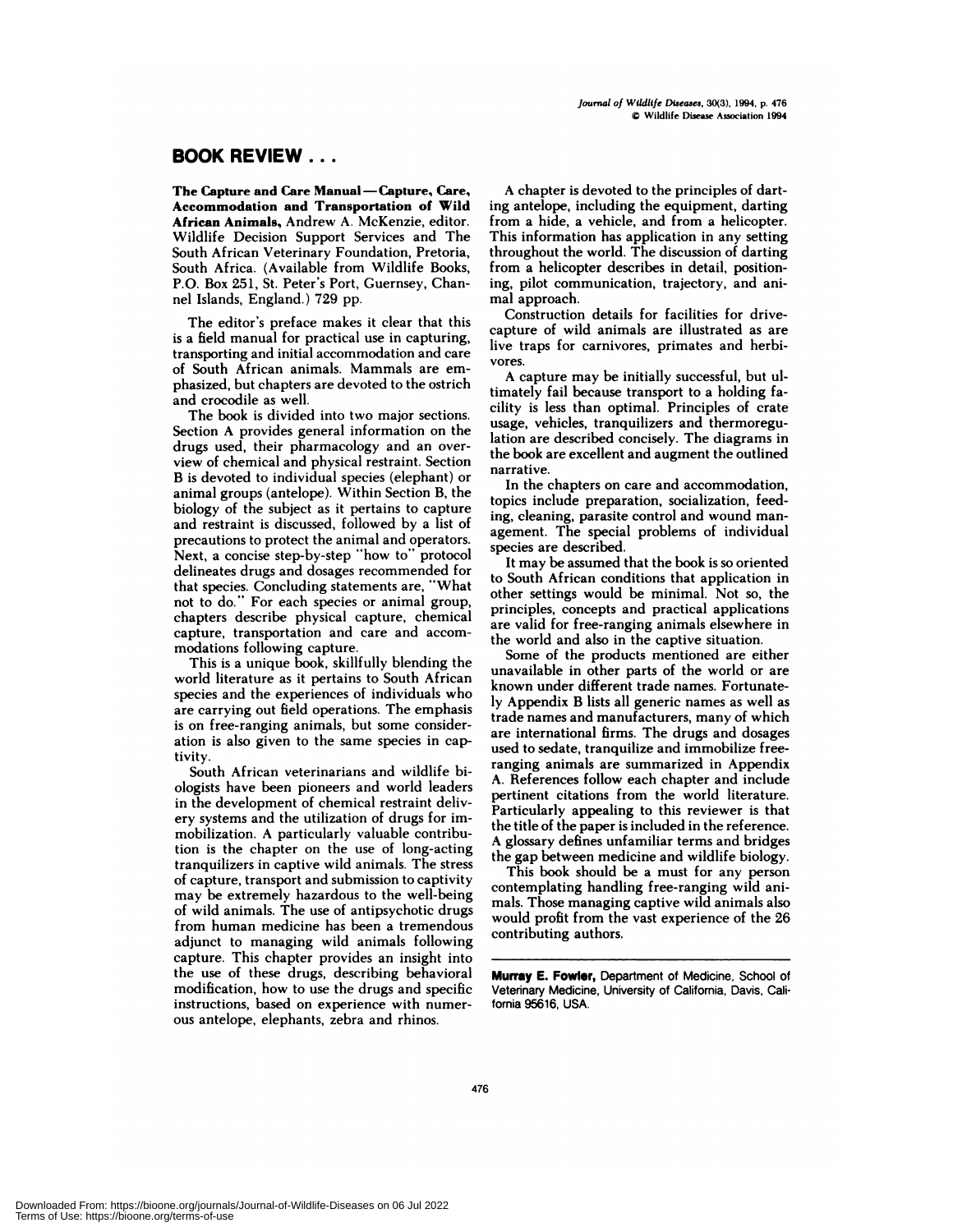## **BOOK REVIEW...**

**Parasites, People, and Progress: Historical Recollections, A. Murray Fallis. Wall and Em** erson, Inc. **,** Six O'Connor Drive, Toronto, Canada **M4K 2K!;** Also, P.O. Box 428686, Middletown, Ohio, 45042-8686, USA. 1993. 150 pp., \$16.50 Canadian.

For a long time people observed parasites, but considered them as curiosities. After it was shown that some of them caused disease, it be came evident that they were of some importance. This book is an entertaining account of the beginning of the study of parasites and of the growth of the scientific discipline of parasitology in Canada. The story is told by Dr. **Murray** Fallis who is very knowledgeable about this subject and who contributed significantly in his own way to the development of parasitology in Canada.

The book contains a short preface and introduction, seven chapters, and an index. In Chapter 1 the author points out that the early recognition of the importance of parasitic diseases in Canada concerned malaria, usually considered by most as a tropical disease, but occurring in Ontario as far north as Perth in the mid 1850's. Canadian William G. MacCallum made an outstanding contribution to the knowledge of the life cycle of malaria and malaria-like organisms when he observed exflagellation of the male gametocyte in the blood stream and the subsequent entrance of the male gamete into a female gamete. His first observation of this phenome non was with a species of *Haemoproteus,* a protozoan parasite of the red blood cells of crows *(Corvus brachyrhyncos);* later he observed the same situation in human malaria. Typhus was introduced into Canada in 1659 and this re suited in a series of epidemics which were augmented during the following decades by waves of immigrants infected with both lice and typhus. Typhus had smoldered in Ireland **for many** years. In 1845 and 1846 there was a failure of the potato crop. Great numbers of Irish came to Canada in overcrowded ships and a devastating epidemic occurred in 1847. Of the 890,000 immigrants in Quebec, over 30,000 became ill and were admitted to hospitals; more than 10,000 died. Despite the prevalence of the disease, not many scientific papers were written about it and it was many years later before a vaccine was developed.

In Chapter 2, the author emphasizes that the formal study of parasites in academic institutions in Canada was initiated by William Osler and R. A. Wright. Osler was especially influential due to his research and enthusiastic teaching; this greatly promoted the discipline. Be cause of Osler's findings in malaria and Wright's interest in helminths, further research in parasitology was encouraged.

Chapter 3 deals with pioneer parasitologists from 1900 to 1929. People with different backgrounds, such as naturalists, medical practitioners, veterinarians, and biologists, became interested in the worms that they saw in different animals, including people. Canada's first professor of parasitology was John L. Todd, a physician, who was appointed associate professor at the Faculty of Medicine at McGill University. Apparently his first interest in parasites was cre ated when taking post-graduate work at the Liverpool School of Tropical Medicine. This interest was crystallized by trips to Africa. The first such trip was with Dutton who just previously had described *Trypanosoma gambiense.* Later William Osler was instrumental in having him appointed at McGill as Todd was gaining an international reputation as a parasitologist. Othen pioneers in Canadian parasitology included E. M. Walker, also a medical graduate, who had a special interest in entomology. He became Professor of Invertebrate Zoology at the Uni versity of Toronto. Seymour Hadwen at the Ontario Research Foundation had an interesting and wide ranging career in veterinary entomology and parasitology and made numerous discoveries such as warble flies in reindeer and *Sarcocystis* in seals. In 1929 he became Director of Veterinary Science at the new Ontario Research Foundation. His various findings established the fact that insects had medical-veterinary importance. Edward Arthur Watson was a veterinarian who worked for the Canada Department of Agriculture. His final position was Chief Pathologist. His studies of dourine in hors **es** clearly proved that the disease was caused by a trypanosome. He and his associates devised a complement-fixation test to identify the trypanosome agent causing the disease. This, together with an intense campaign, helped to eradicate the disease from Western Canada.

The author states in Chapters 4, 5, and 6 that in spite of the great depression in the **1930's,** interest in parasites continued to grow during the following decades. Faculties were created or expanded and the numbers of scientists in government institutions increased. New re search units were established such as The Hark ness Fisheries Laboratory and the Wildlife Research Station in Olgonquin Park, Ontario, Southern Research Station at Maple, Ontario. The International Repository of Avian Blood Parasites at St. John's, Newfoundland, Federal